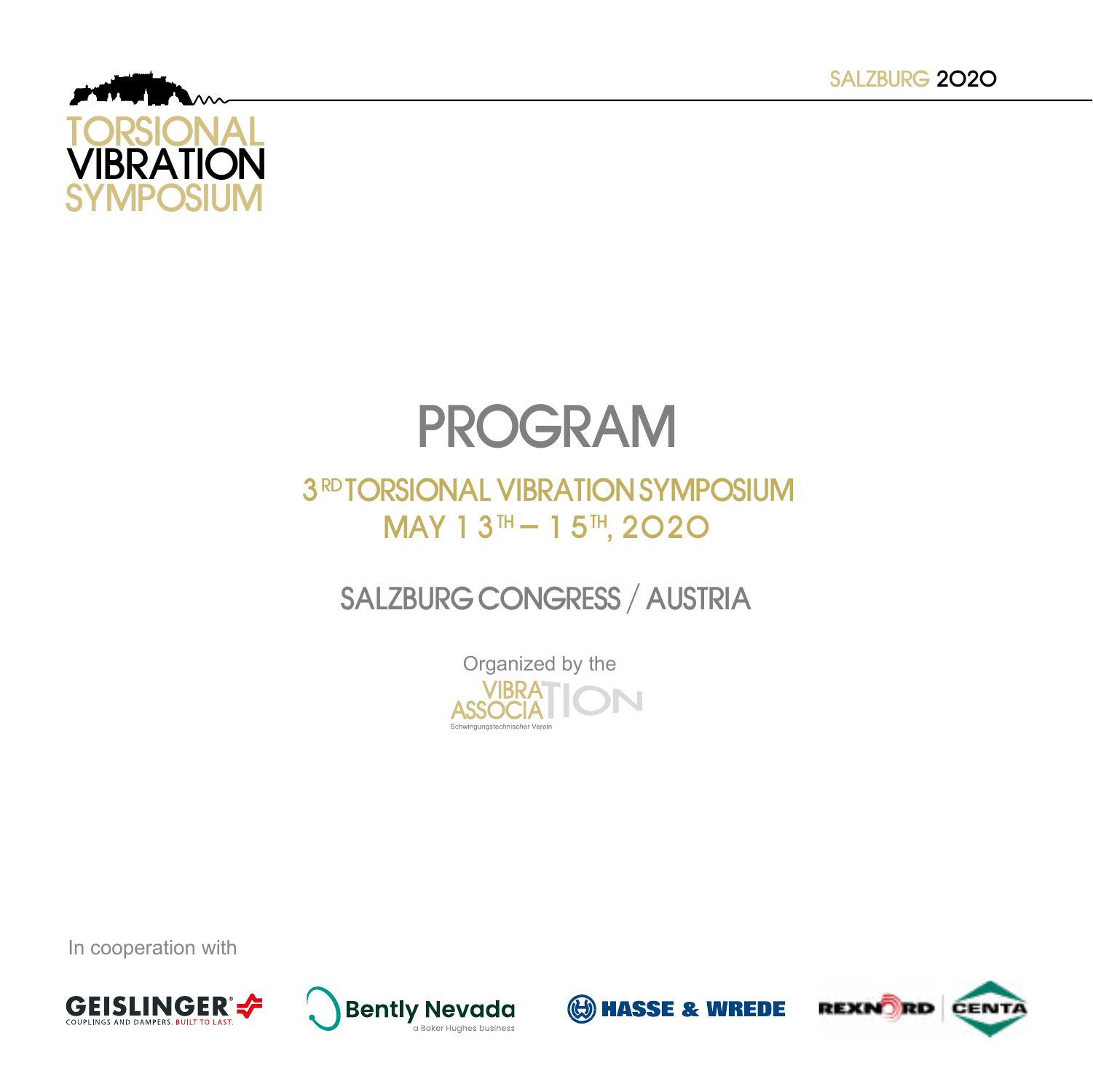## KEYNOTE SPEAKER

### DR. MARKO DEKENA

Executive Vice President AVL List GmbH, Graz, Austria

# THE ADVISORY BOARD

ROBERT GLÄSER Winterthur Gas & Diesel Ltd., CH

PROF. AHMET KAHRAMAN The Ohio State University, US

SHUHEI KAJIHARA CSSC-MES Diesel Co., Ltd., CN

DR. LOTHAR KURTZE Vibration Association, AT

DR. CHRISTOPH PRIESTNER AVL List GmbH, AT

DR. KLAUS PRENNINGER Geislinger GmbH, AT

PER RØNNEDAL MAN Energy Solutions SE, DK

MATTHIAS SCHUCHARDT MTU Friedrichshafen GmbH, DE

PETER SUNDSTRÖM Wärtsilä Corporation, FI

PROF. GEORG WACHTMEISTER TU München, DE

JONATHAN WALKER Engine Market/Editorial Consultant, DE

DR. RICK ZADOKS Caterpillar Inc., US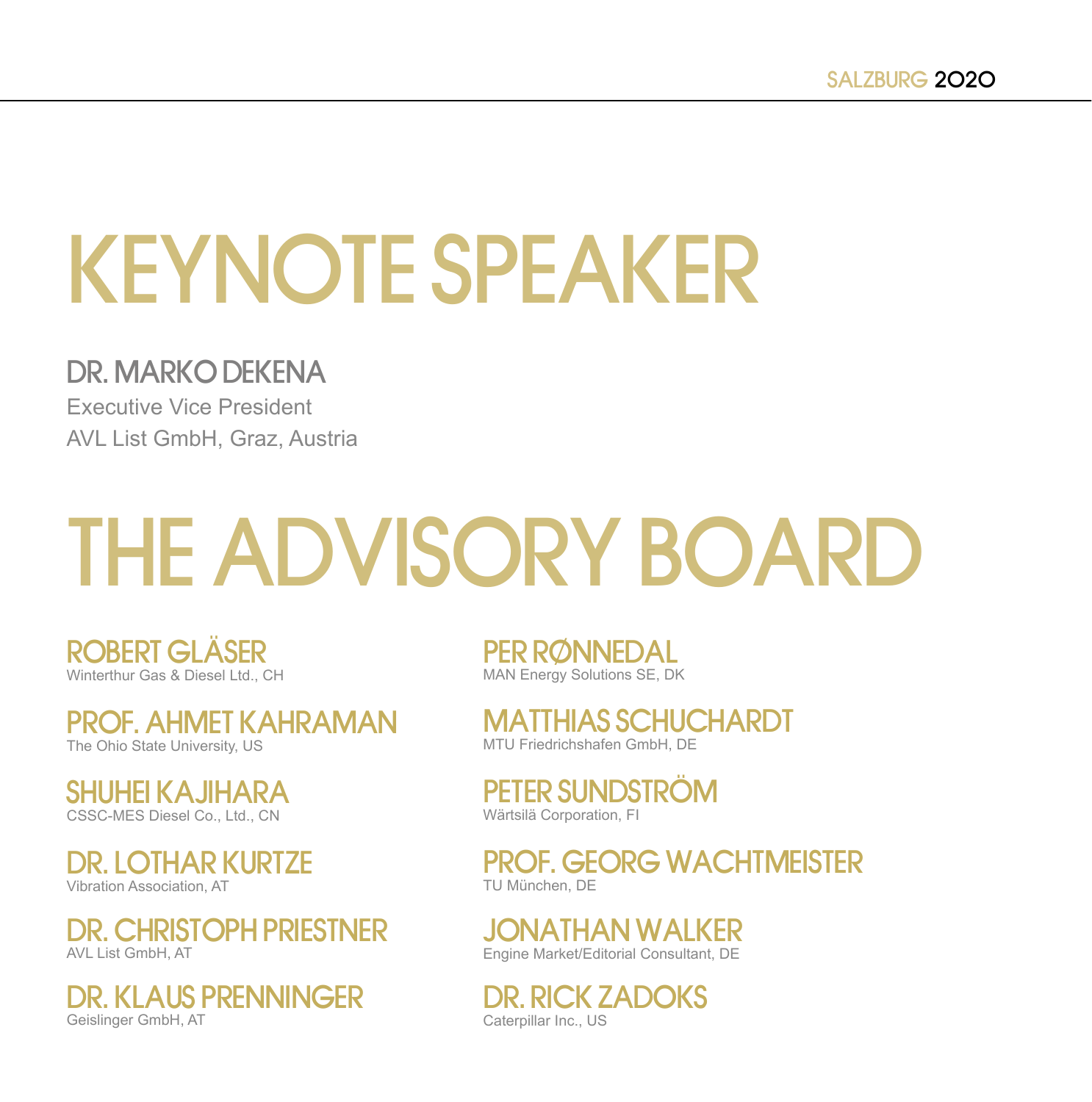## GOAL

The goal of the symposium is to organize a unique event for the international torsional vibration community. We welcome participants from all fields of torsional vibration research especially from:

O MARINE

O OIL & GAS

O RAIL TRACTION

O POWER GENERATION

O ON & OFF HIGHWAY

O INDUSTRIAL APPLICATIONS

O COMPRESSION SYSTEMS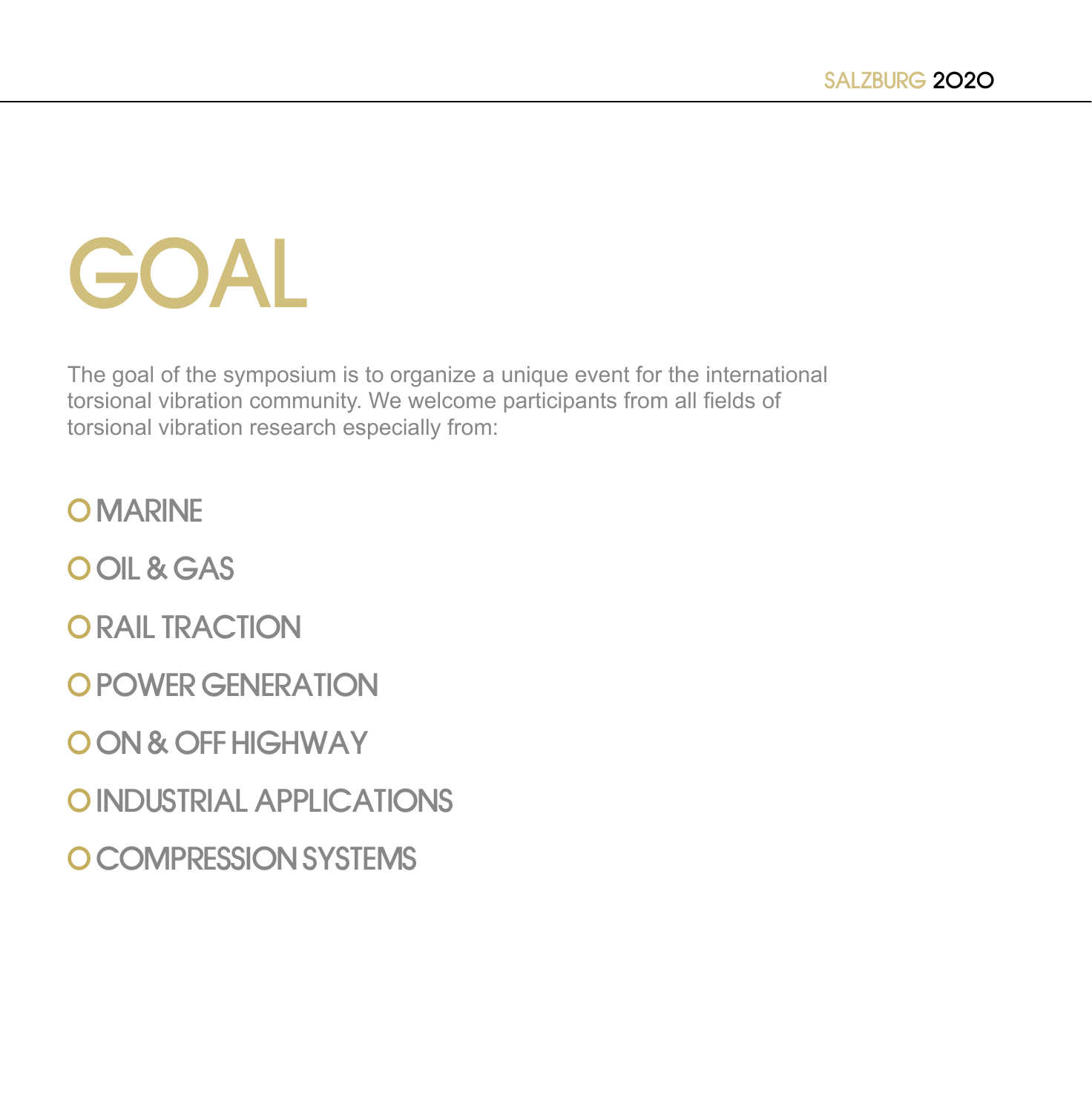#### PROGRAM 3RD TORSIONAL VIBRATION SYMPOSIUM

#### **WEDNESDAY: MAY 13TH, 2020**

18:00 **WELCOME RECEPTION, Restaurant M32** 

#### **THURSDAY: MAY 14TH, 2020**

| 07:30 | <b>Registration desk opens</b>                                                                                                                                      |
|-------|---------------------------------------------------------------------------------------------------------------------------------------------------------------------|
| 09:00 | Official opening                                                                                                                                                    |
| 09:15 | <b>KEYNOTE: Dr. Marko Dekena</b><br>Executive Vice President, AVL List GmbH, Graz Austria<br>Virtualization as enabler for efficient closed loop engine development |
| 10:00 | Coffee break                                                                                                                                                        |

|       | <b>Session 1A:</b><br><b>Engine Development</b>                                                                                                                                         | <b>Session 1B:</b><br><b>System Reliability - Case Studies</b>                                                                                                                                 |
|-------|-----------------------------------------------------------------------------------------------------------------------------------------------------------------------------------------|------------------------------------------------------------------------------------------------------------------------------------------------------------------------------------------------|
| 10:30 | Torsional vibrations and thermodynamics - How do they<br>connect?<br>D. Schäpper<br>Winterthur Gas & Diesel Ltd.                                                                        | Grid interaction phenomena<br>F. Petit<br>Laborelec                                                                                                                                            |
| 10:55 | Beyond cranktrain dynamics<br>B. Mokdad, S. Clot, H. Bruns, K. Buczek, M. Bartosik<br>Liebherr Components Colmar SAS, FEV Europe GmbH,<br>FEV Polska Sp. z o.o.                         | Motor cooling fan failures solved with modal and finite element<br>analysis<br>J. Y. Park, D. J. Lee, Y. J. Jang, T. Feese,<br>Samsung Engineering Co. Ltd., Engineering Dynamics Incorporated |
| 11:20 | Study of torsional vibration characteristics of a six<br>cylinder diesel engine for various cylinder deactivated<br>conditions<br>B. Mahanta, I. Piraner<br>Cummins Inc.                | Torsional vibration on rotating machines in oil & gas industry and<br>power generation industry: a review of 6 cases.<br>N. Péton, J. Yu, S. Ganesh, R. Seshadri<br><b>Bently Nevada</b>       |
| 11:45 | Anti-vibration design of multi-cylinder engines<br>considering torsional vibration characteristics<br>K. W. Jung, Y. J. Jo, J. W. Kim, J. W. Choi, J. D. Yu<br>Hyundai Heavy Industries | Coupling failure in VFD motor-blower trains due to torsional<br>vibration<br>R. Chumai<br>Machinosis Company Limited                                                                           |
| 12:10 | Lunch                                                                                                                                                                                   |                                                                                                                                                                                                |

|       | Session 2A: Powertrain Components - Elastic Couplings   Session 2B:<br>and Dampers I                                                                           | <b>System Reliability - Marine Applications</b>                                                                                                                                                            |
|-------|----------------------------------------------------------------------------------------------------------------------------------------------------------------|------------------------------------------------------------------------------------------------------------------------------------------------------------------------------------------------------------|
| 13:00 | Highly elastic elastomer couplings - indescribably<br>complex?<br>M. Dylla<br>Vulkan Deutschland                                                               | Engine crankshaft failures due to torsional natural frequency<br>excited by dual-fuel operation<br>G. Beshouri, T. Feese<br>Advanced Engine Technologies Corporation, Engineering Dynamics<br>Incorporated |
| 13:25 | Nonlinear frequency dependent stiffness of rubber<br>coupling under shear in real world applications<br>M. Hasan, R. Zadoks<br>Rexnord Centa, Caterpillar Inc. | Study on crankshaft angular speed variations caused by fuel<br>injection system failures<br>M. Dereszewski, S. Drewing<br>Gdynia Maritime University                                                       |

\* The Program may be subject to change.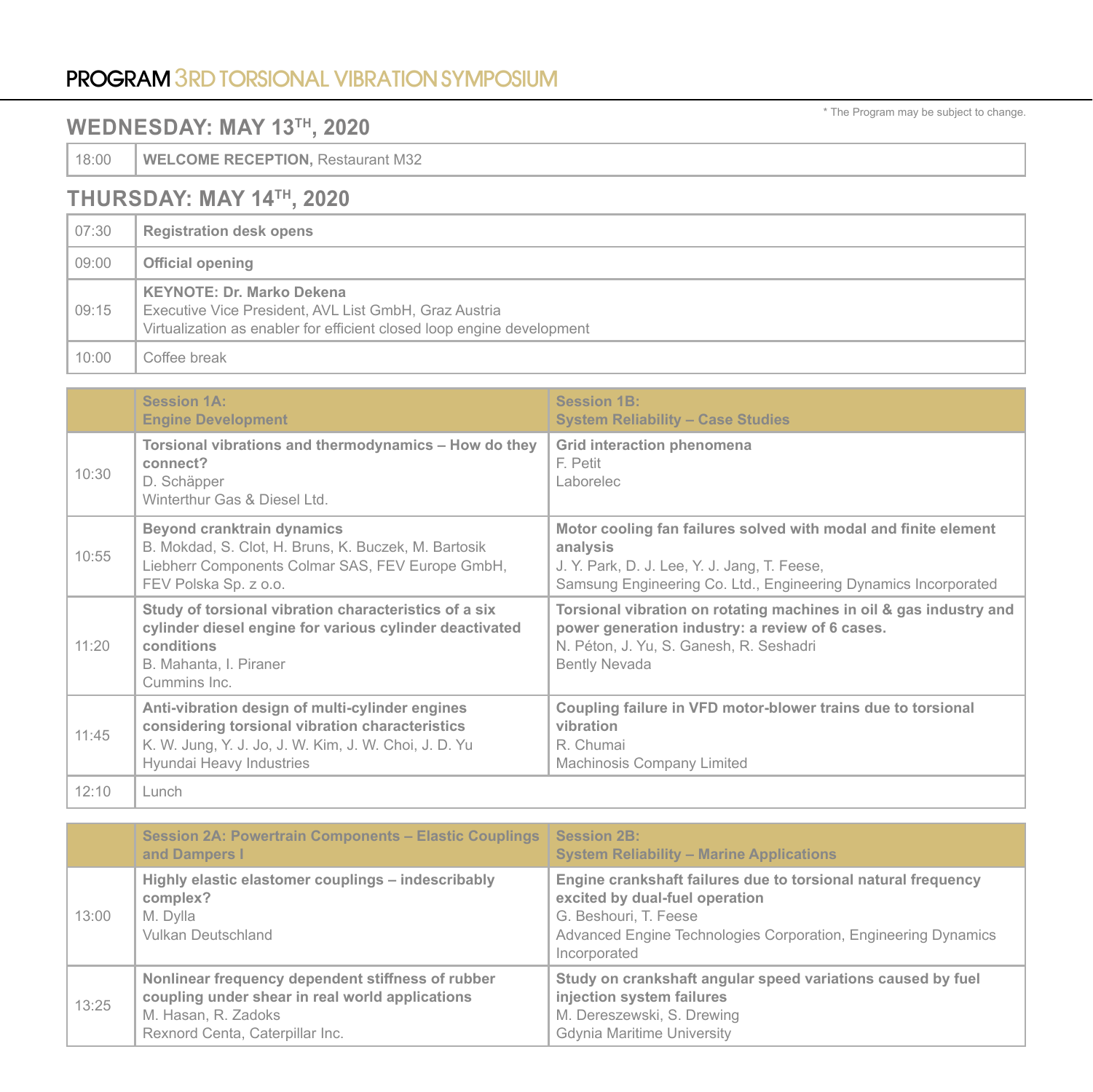| 13:50 | On recent developments for simulations and<br>measurements of torsional elastic steel spring couplings<br>A. Thalhammer<br>Geislinger GmbH                                 | Torsional vibration stress and fatigue strength analysis of marine<br>propulsion shafting system by operation patterns<br>D. C. Lee, Q. D. Vuong, M. G. Song<br>Mokpo National Maritime University |
|-------|----------------------------------------------------------------------------------------------------------------------------------------------------------------------------|----------------------------------------------------------------------------------------------------------------------------------------------------------------------------------------------------|
| 14:15 | Impact of application-specific thermal conditions on<br>viscous damper lifetime<br>M. Steidl, R. Zadoks, P. Kamasz, J. Xu<br>Hasse & Wrede, Caterpillar Inc., Knorr-Bremse |                                                                                                                                                                                                    |
| 14:40 | Coffee break                                                                                                                                                               |                                                                                                                                                                                                    |

|       | <b>Session 3A:</b><br><b>Drilling and Fracturing</b>                                                                                                                               | <b>Session 3B:</b><br><b>Power System Simulation I</b>                                                                                                                                                                         |
|-------|------------------------------------------------------------------------------------------------------------------------------------------------------------------------------------|--------------------------------------------------------------------------------------------------------------------------------------------------------------------------------------------------------------------------------|
| 15:05 | New approach of modeling drill bit dynamics<br>M. Ichaoui, G.-P. Ostermeyer, F. Schiefer<br>TU Braunschweig                                                                        | System approach to lower dynamic loads during resonance pass<br>of a torsional vibration reduction system<br>F. Liebst, M. Geilen, P. Prystupa, S. Bindig<br>ZF Friedrichshafen AG. GAT - Gesellschaft für Antriebstechnik mbH |
| 15:30 | Torsional vibration simulation of hydraulic fracturing<br>rigs and the development of a driveline vibration damper<br>L. H. Lucas<br>Allison Transmission Inc.                     | Analysis and data management of torsional vibration calculation<br>for variant and sensitivity studies<br>J. Wolter, A. Rieß, M. Heinrich, P. Böhm<br><b>MAN Energy Solutions SE</b>                                           |
| 15:55 | New insights in torsional vibrations in downhole drilling<br>systems<br>V. Kulke, D. Heinisch, A. Kück, H. Reckmann,<br>G.-P. Ostermeyer, A. Hohl<br>TU Braunschweig, Baker Hughes | Creating innovative drivetrain concepts by use of agile model-<br>based development methods<br>B. Juretzki<br>IME Aachen GmbH Institut für Maschinenelemente und<br>Maschinengestaltung                                        |
| 16:20 | Coffee break                                                                                                                                                                       |                                                                                                                                                                                                                                |

|       | <b>Session 4A:</b><br><b>Compressors</b>                                                                                                                                                                  | Session 4B: Measurement and Monitoring - Magnetoresistive<br><b>Sensors</b>                                                                                                    |
|-------|-----------------------------------------------------------------------------------------------------------------------------------------------------------------------------------------------------------|--------------------------------------------------------------------------------------------------------------------------------------------------------------------------------|
| 16:45 | Torsional failures in hydrogen reciprocating<br>compressor system with stepless capacity control<br>T. Feese, J. Y. Park, D. J. Lee<br>Engineering Dynamics Incorporated, Samsung Engineering<br>Co. Ltd. | Applying magnetoresistive sensors for condition monitoring of<br>machines<br>R. Slatter<br>Sensitec GmbH                                                                       |
| 17:10 | Identify root cause of torsional-lateral coupled vibration<br>in integrally geared compressor<br>R. Chumai<br>Machinosis Company Limited                                                                  | Using non-contacting magnetostrictive sensors to measure<br>torsional vibration responses in electric machinery<br>B. Howard, D. O'Connor, C. McMillen<br><b>Bently Nevada</b> |
| 17:35 | Torsional damping benefits for reciprocating<br>compressors<br>T. Stephens, K. Prenninger, C. Yeiser<br>Ariel Corporation, Geislinger GmbH, RBTS                                                          |                                                                                                                                                                                |
| 18:00 | End of Thursday's sessions                                                                                                                                                                                |                                                                                                                                                                                |
| 20:00 | <b>GALA Dinner, Salzburg Residenz Palace</b>                                                                                                                                                              |                                                                                                                                                                                |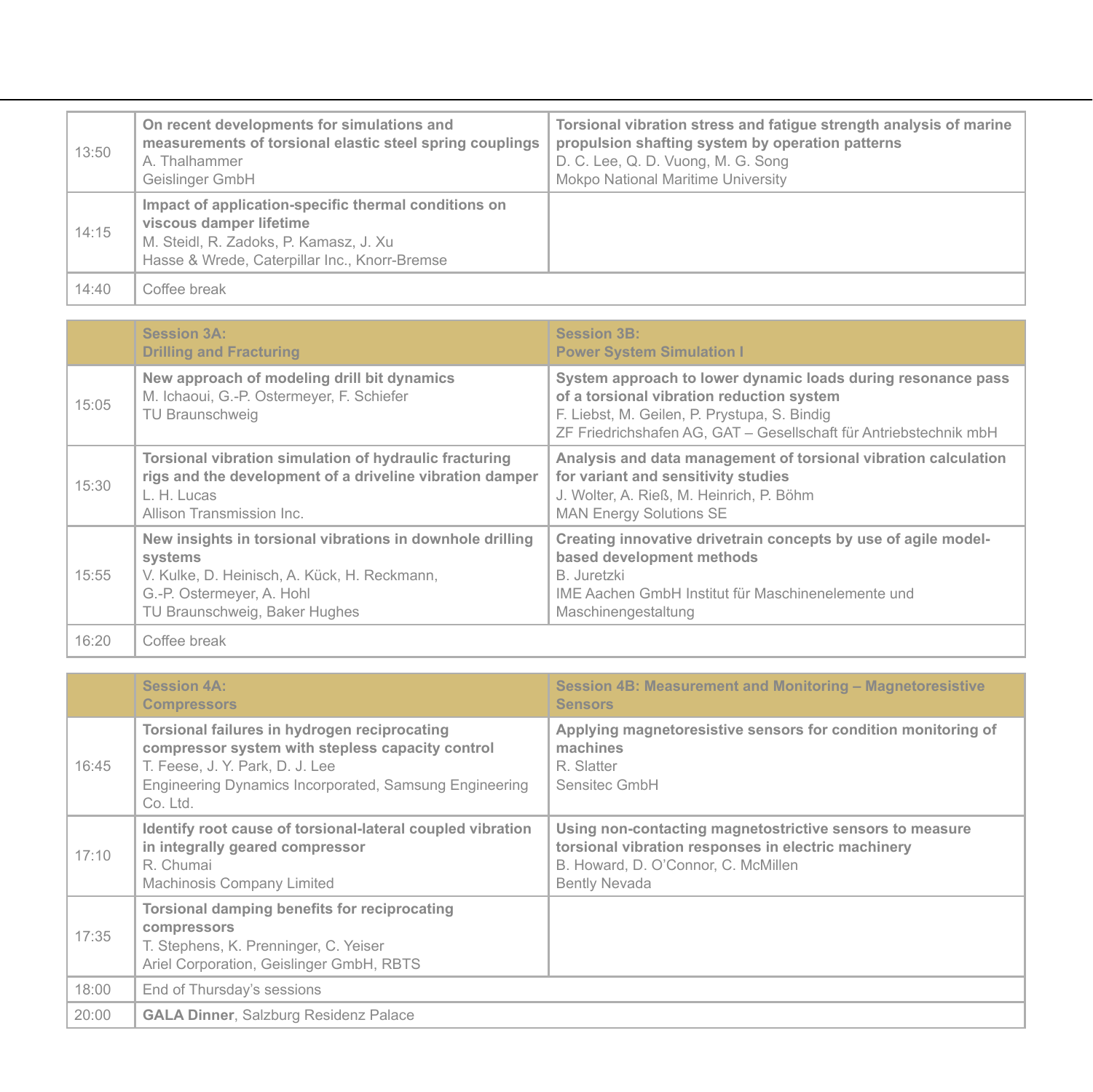#### **FRIDAY: MAY 15TH, 2020**

8:00 **Registration desk opens**

|       | Session 5A:<br><b>Hybrid and Electric Drives</b>                                                                                                              | Session 5B: Powertrain Components – Elastic Couplings and<br><b>Dampers II</b>                                                                                                                                                  |
|-------|---------------------------------------------------------------------------------------------------------------------------------------------------------------|---------------------------------------------------------------------------------------------------------------------------------------------------------------------------------------------------------------------------------|
| 9:00  | Optimizing electric drives for future demands and<br>applications<br>I. Garcia de Madinabeitia Merino, J. Pohn, M. Mehrgou<br>C. Priestner<br>AVL List GmbH   | Potential effect of frequency-induced stiffening in rubber<br>couplings in marine propulsion applications and the<br>ramifications for torsional vibration analysis techniques<br>J. Braun, W. Wang, G. Funk<br>idc Engineering |
| 9:25  | Torsional vibration calculations of hybrid propulsion<br>systems<br>P. Stürzl, C. Rauch, M. Schuchardt<br>MTU Friedrichshafen GmbH                            | Novel approach on thermo-mechanical coupled simulation and<br>validation in rubber coupling<br>M. Hasan, R. Zadoks<br>Rexnord Centa, Caterpillar Inc.                                                                           |
| 9:50  | VFD'S - How to prevent them from destroying your<br>torsional system<br>M. A. Corbo<br>No Bull Engineering, PLLC                                              | Energy flow and distribution study for torsional vibration<br>dampers<br>H. J. Raja, P. Pingle, R. Channapattan, A. Khule<br>Hodek Vibration Technologies Pvt. Ltd. Pune                                                        |
| 10:15 | PHEV driveline reverse engineering and torsional vibra-<br>tion study during engine restart and booming maneuver<br>T. Enault<br>Siemens Industry Software NV | Solving gear problem with flexible coupling under thruster<br>excitation<br>M. Hasan, S. V. Heesbeen, R.V. Laarhoven, P. Sundström<br>Rexnord Centa, Wärtsilä NL, Wärtsilä Italia S.p.A.                                        |
| 10:40 | Coffee break                                                                                                                                                  |                                                                                                                                                                                                                                 |

|       | <b>Session 6A:</b><br><b>Measurement and Validation</b>                                                                                                 | <b>Session 6B:</b><br>Noise, Vibration, Harshness (NVH)                                                                                                                                                            |
|-------|---------------------------------------------------------------------------------------------------------------------------------------------------------|--------------------------------------------------------------------------------------------------------------------------------------------------------------------------------------------------------------------|
| 11:05 | Enhanced torsional vibration model verification by<br>means of cylinder pressure measurements<br>S. Persson, P. Orthmann<br><b>MAN Energy Solutions</b> | Innovative solutions to reduce the transfer of structure borne<br>noise in the powertrain of a hybrid mega yacht - a case study<br>C. Meichelböck, L. Kurtze, J. Höller<br>Abeking & Rasmussen SE, Geislinger GmbH |
| 11:30 | System requirements for torsional vibrations signal<br>processing<br>G. Sikora, M. Dereszewski<br>Gdynia Maritime University                            | Overall powertrain analysis: NVH and RDE in combination<br>S. Maxl, D. Höfler, F. Burgstaller<br>Tectos GmbH                                                                                                       |
| 11:55 | Rotational energy harvester for supplying self-sufficient<br>sensor systems<br>M. Gerhardt, M. Koch, M. Weber, T. Bartel<br>Fraunhofer LBF              | Step by step MBST approach for driveline torsional vibration<br>study with application for booming and tip in attributes<br>T. Enault<br>Siemens Industry Software NV                                              |
| 12:20 | Lunch                                                                                                                                                   |                                                                                                                                                                                                                    |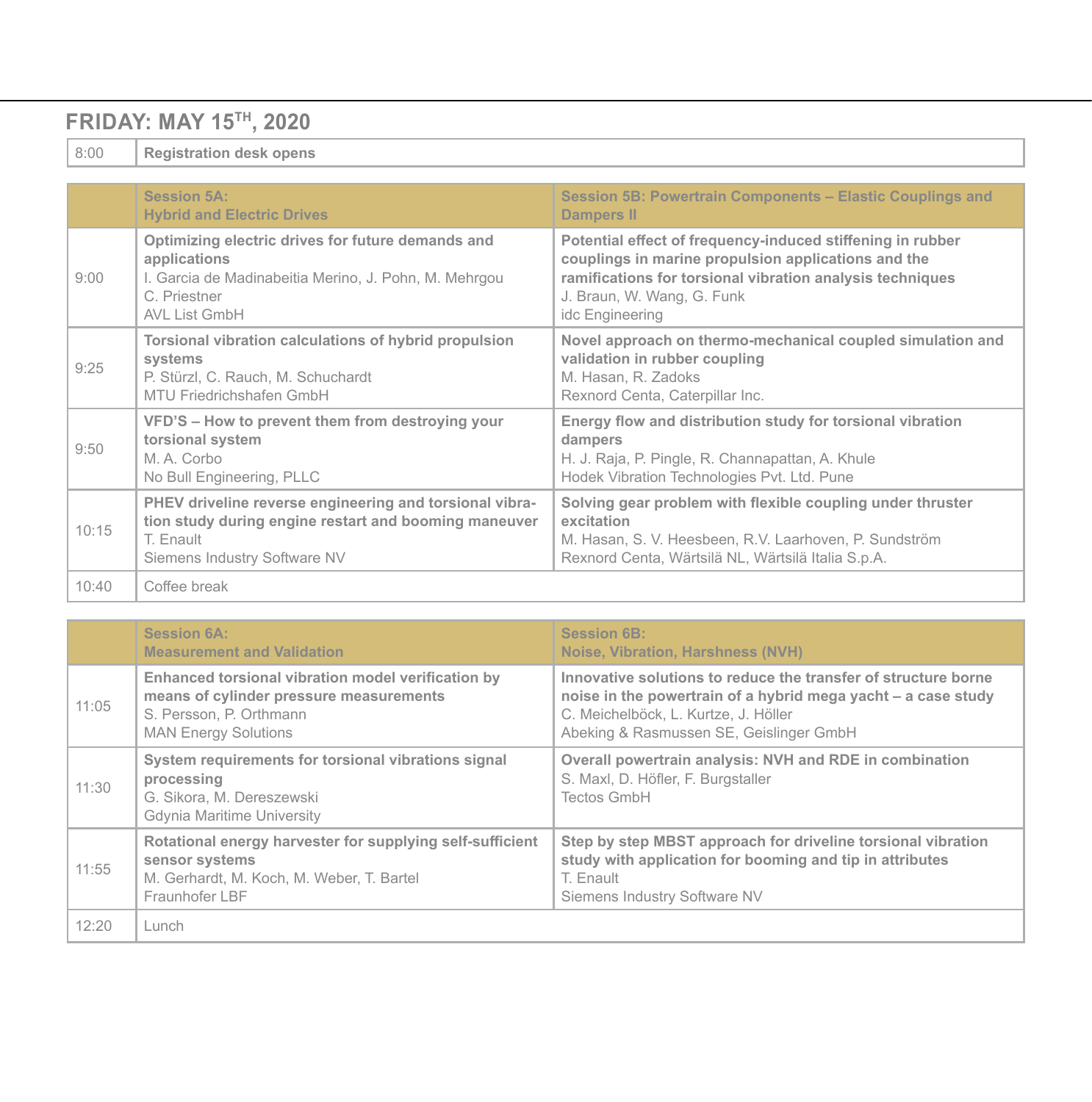|       | <b>Session 7A:</b><br><b>Power System Simulation II</b>                                                                                                                                                                                                                 | <b>Session 7B:</b><br><b>Marine Propulsion</b>                                                                                                                                             |
|-------|-------------------------------------------------------------------------------------------------------------------------------------------------------------------------------------------------------------------------------------------------------------------------|--------------------------------------------------------------------------------------------------------------------------------------------------------------------------------------------|
| 13:20 | Comprehensive torsional simulation of generator sets -<br>Part I: Calculation of torsional maps<br>B. Mokdad, C. Henninger, J. Keske<br>Liebherr Components Colmar SAS, Liebherr Machines Bulle<br>SA, Kohler Co.                                                       | Influence on shaft alignment of heavy flywheel for torsional<br>vibration<br>T. Mitsukiyo<br>Mitsui E&S Machinery Co. Ltd.                                                                 |
| 13:45 | Comprehensive torsional simulation of generator sets -<br>Part II: Capturing armature core twist of generator rotor<br>assemblies in torsional models<br>J. Keske, B. Mokdad, C. Henninger<br>Kohler Co., Liebherr Components Colmar SAS, Liebherr<br>Machines Bulle SA | Evaluation of torsional vibration characteristics of ship<br>propeller - engine shaft system based on theoretical<br>sensitivity analysis<br>K. Kanai, K. Honke, T. Ueda<br>Kobe Steel Ltd |
| 14:10 | Application of digital twin technology on torsional vibra-<br>tion systems<br>C. Pestelli, P. Sundström, M. Almerigogna, F. Degano<br>Wärtsilä Corporation                                                                                                              | Marine propulsion shafting excessive torsional vibrations:<br>Case studies<br>B. Cowper, Z. Schramm<br>LamaLo Technology Inc.                                                              |
| 14:35 | Torsional elasticity of flange contact using finite element method<br>S Virta<br>Winterthur Gas & Diesel Ltd.                                                                                                                                                           |                                                                                                                                                                                            |
| 15:00 | Coffee break                                                                                                                                                                                                                                                            |                                                                                                                                                                                            |

|       | <b>Session 8A:</b><br><b>Gear Systems</b>                                                                      | <b>Session 8B:</b><br><b>Rules and Requlations</b>                                                                                                                                 |
|-------|----------------------------------------------------------------------------------------------------------------|------------------------------------------------------------------------------------------------------------------------------------------------------------------------------------|
| 15:25 | Investigation of gearbox condition monitoring using low<br>fidelity sensors<br>M. Rothemund<br>FZG. TU München | Marine propulsion – Revised class rules for passing barred<br>speed range<br>E. Brodin, O. Deinboll, J. O. Nøkleby, S. Avanesov<br>DNV GL - Maritime                               |
| 15:50 | Observation of torsional vibration with RENK VIB-Moni-<br>tor system<br>W. Sigmund<br>Renk AG                  | CIMAC Working Group 4 – Crankshaft rules – Who we are,<br>what we do<br>P. Böhm, A. Rieß, T. Frondelius, J. Könnö, J. Dowell, D. Bell, Y. Hanawa<br><b>MAN Energy Solutions SE</b> |

|       | <b>Session 9: Closing Session</b>                                                                                                          |
|-------|--------------------------------------------------------------------------------------------------------------------------------------------|
| 16:15 | Impact of emission reduction strategies on torsional vibrations<br>K. Prenninger, M. Härtl, G. Wachtmeister<br>Geislinger GmbH, TU München |
| 16:40 | Closing                                                                                                                                    |
| 16:50 | End                                                                                                                                        |

#### **SATURDAY: MAY 16TH, 2020**

**Social Program: "Kehlsteinhaus" – Eagle's Nest Tour / Bavarian Alps<sup>\*</sup>** Should it be rainy or foggy, we offer an alternative museum program to **Savarian in the Control of the Should it be rainy** or foggy, we offer an alte (not included in the Symposium fee / Participation fee: EUR 50,- (excl. 20% VAT)) Domquartier and "Haus der Natur" (House of nature) Salzburg.